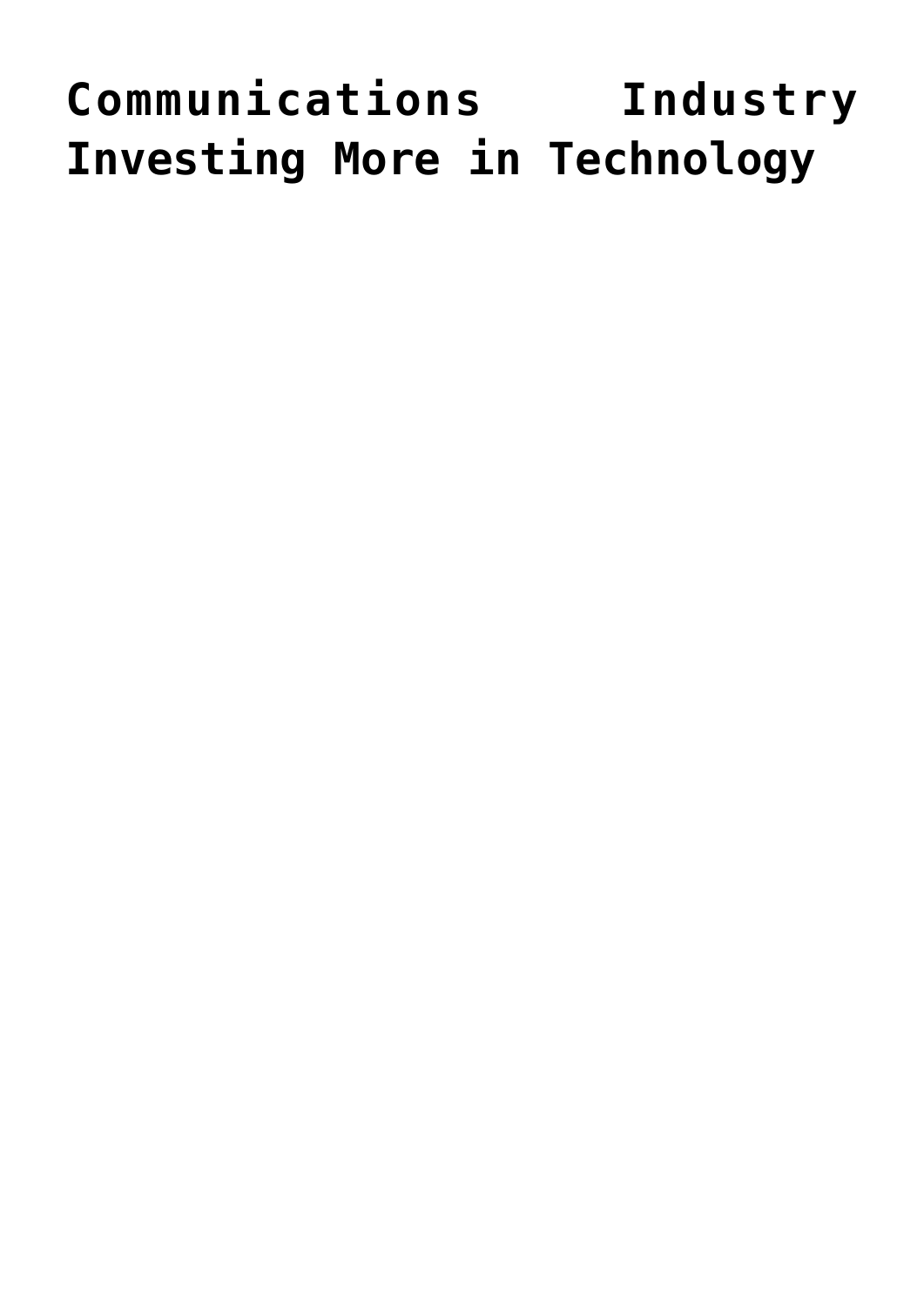Second Annual **PRSA/APPrise** Mobile Technology **Survey Shows Increased** Reliance  $0<sub>n</sub>$ Mobile Tech, Importance of Rethinking Digital Workplace Strategies





#### **Email**

97% access email on their personal devices ... but only 11% say email is "extremely effective"



## **Messaging**

56% use messaging apps ... but only 38% report that the same tools are made available across the entire company

#### **Intranets**

33% said they are able to access their corporate intranet via mobile ... but 71% said it is difficult to access or doesn't work at all



at 41%, urbyped dow<br>14% this year and wa<br>replaced as the most Skype at 30%



### **Social Collaboration**

32% access tools like Yammer and Jive on mobile ...30% said it is difficult to access or doesn't work at all

**Mobile App** 16% said their company has an app specifically to communicate with employees ... and 66% consider it effective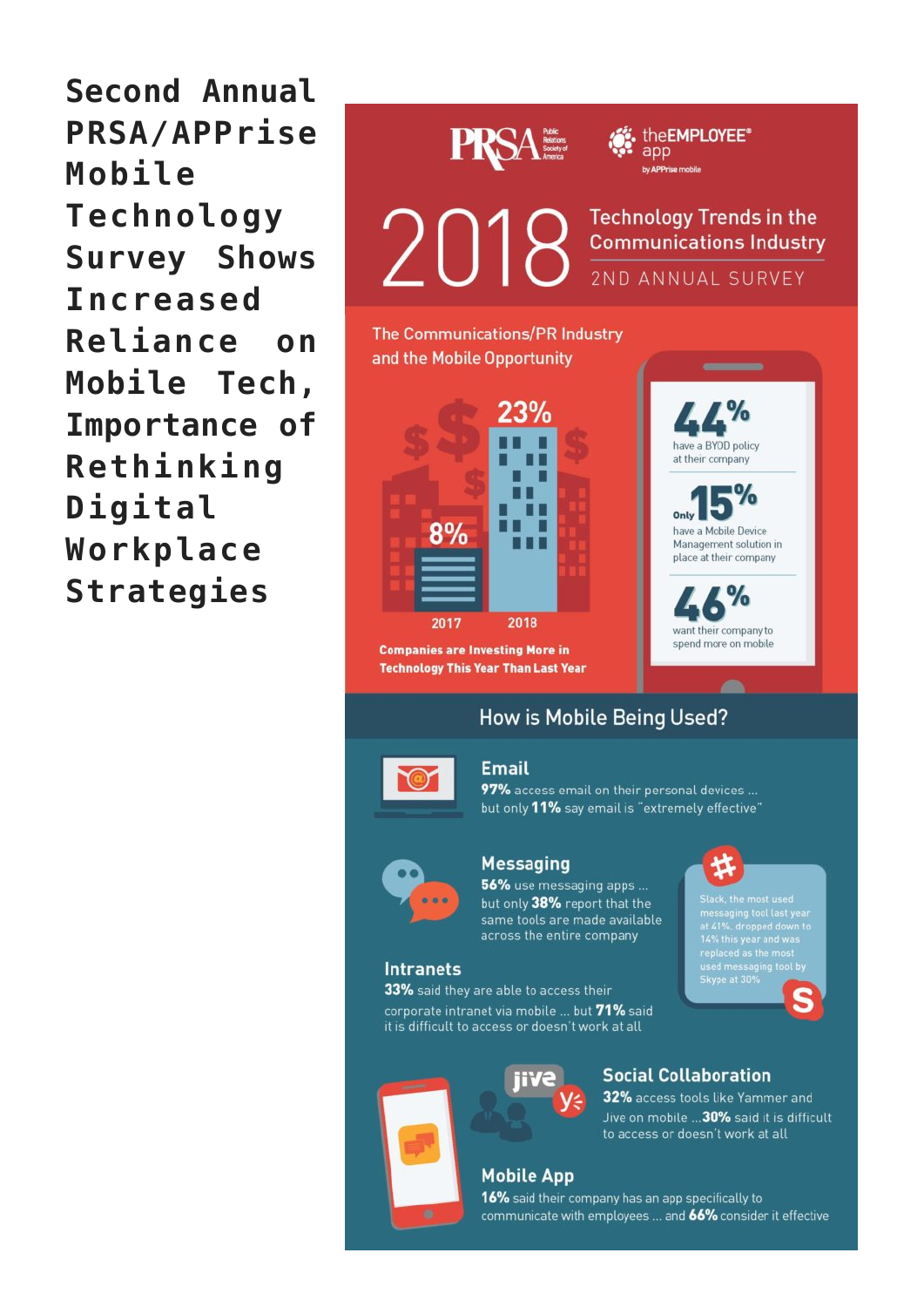[The Public Relations Society of America](https://www.commpro.biz/linkout/89180) (PRSA) and APPrise Mobile's second annual Technology Trends survey found that professionals are ramping up spending on technology, with a focus on mobile and improving analytics.

Companies increasingly recognize the importance of mobile technology, but the survey also found that there is no real strategy behind the use of mobile in the workplace. In other findings, email continues to be the most highly used messaging tool, despite the fact that most respondents believe it is not the most effective form of communication. Compared to last year, there is also greater usage of and reliance on newer communications technologies such as social media, social collaboration and messaging.

More than 700 industry pros responded to the second annual survey, which sought to understand companies' budget priorities, what technologies are most effective, and what needs to be done technologically to ensure that communicators are best equipped to do their work.

"We're seeing greater adoption of social and mobile media, without companies relinquishing established strategies and channels," said Anthony D'Angelo, APR, Fellow PRSA, 2018 Chair, Public Relations Society of America. "Technology investments are certainly going up, and the next step will be for organizations to assess whether their ROI is growing commensurately."

"The vast majority of the workforce is now comprised of younger generations like millennials and Generation Z," said Jeff Corbin, CEO, APPrise Mobile. "They are dependent on the small screens of their mobile devices, so we need to think not so much about what technologies we use, but rather how we effectively use them to get our key messages into the hands of our targeted audiences."

Key findings from the survey are below. The complete report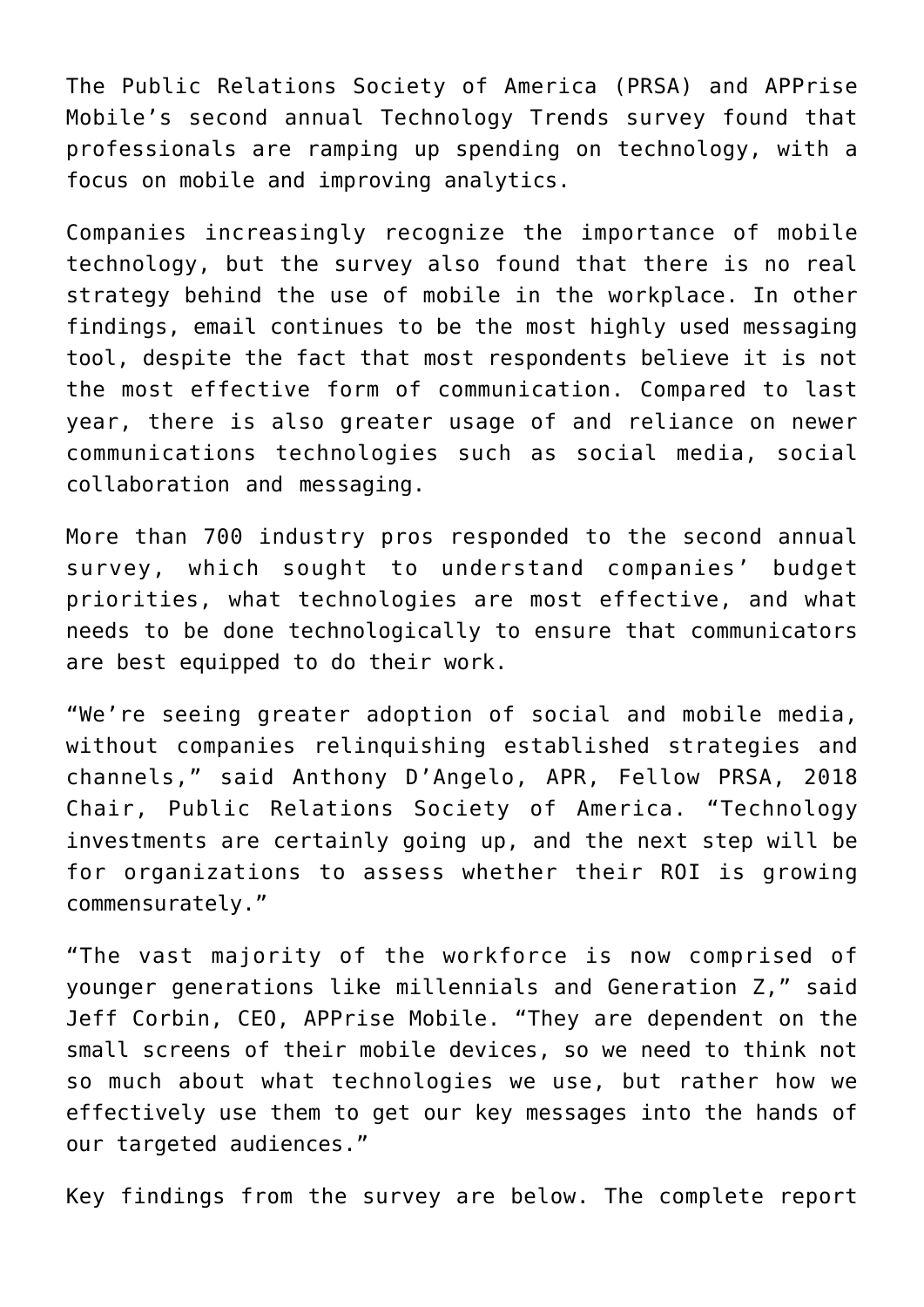will be released as part of a PRSA/APPrise Mobile webinar on June 7th. Click [here t](https://apps.prsa.org/Learning/Calendar/display/9113/Trending_Technology_Tactics_for_the_Internal_Commu#.Wv1bVxOUtZ0)o register.

- State of Technology Spending
	- 44% of respondents said their company is investing more in technology now than it did last year; 36% said it is about the same.
	- Of those who said their company is spending, 51% said in mobile technology, 51% in analytics and 4% in video.
	- Fewer than half of respondents said their company does an "OK" job in offering digital tools to communicate; 38% said their company should "rethink" their digital workplace communications strategy; and only 9% said the company they work for does a great job.
- Usage of technology year-over-year
	- Messaging technologies: 14% to 42% (200% increase).
	- Mobile: 8% to 23% (188% increase).
	- Social Collaboration: 15% to 37% (147% increase).
	- Social Media: 26% to 50% (92% increase).
	- Intranets: 53% to 65% (23% increase).
- Evolution of Mobile
	- Only 44% of respondents said their companies have a Bring Your Own Device (BYOD) policy as compared to 48% in 2017.
	- 97% use their personal mobile device for email.
	- 56% use messaging apps on their personal device.
	- 33% access their company's intranet on their mobile device but 71% said the experience either doesn't work or is difficult.
- Fewer employees report that messaging tools have been implemented across their entire company (38%) compared to last year (45%). At the same time, more employees report that messaging tools are used primarily by groups of employees (55%) compared to last year (31%).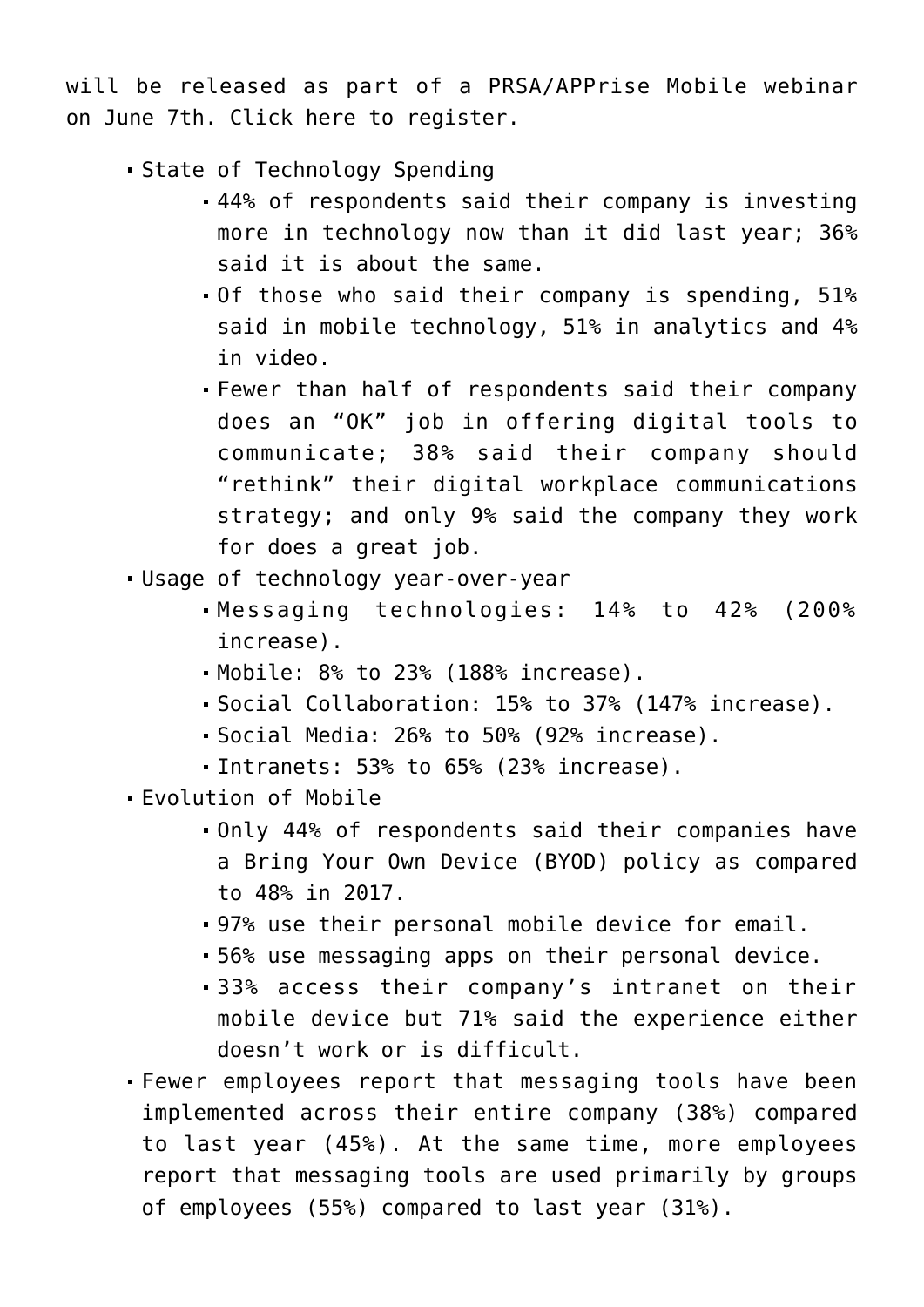- Skype: 30%.
- Slack: 14% (down from 41%).
- Facebook Messenger (12%).
- WhatsApp (11%).

## **Survey Methodology**

The survey data was collected via a SurveyMonkey poll largely comprised of PRSA members. In total, 717 communications professionals responded to the questionnaire conducted from January 17, 2018, through March 3, 2018. Communications professionals of varying tenure, industry, age demographic and agency/in-house designation were included.

# **About the Public Relations Society of America**

PRSA is the nation's largest professional organization serving the communications community. The organization's mission is to make communications professionals smarter, better prepared and more connected through all stages of their career. PRSA achieves this by offering its members thought leadership, innovative lifelong learning opportunities to help them develop new skills, enhance their credibility and connect with a strong network of professionals. The organization sets the standards of professional excellence and ethical conduct for the public relations industry. PRSA collectively represents more than 30,000 members consisting of communications professionals spanning every industry sector nationwide and college and university students who encompass the Public Relations Student Society of America (PRSSA). Learn more about PRSA at [https://www.prsa.org](https://www.prsa.org/).

## **About theEMPLOYEEapp**

theEMPLOYEEapp® by APPrise Mobile is an internal communications and employee engagement mobile solution that allows any organization to have its own native app on Apple and Android mobile devices (as well as a web app for any other device that has a web browser). It securely integrates with a company's employee database and allows for the instantaneous push of messages and distribution of content (documents,